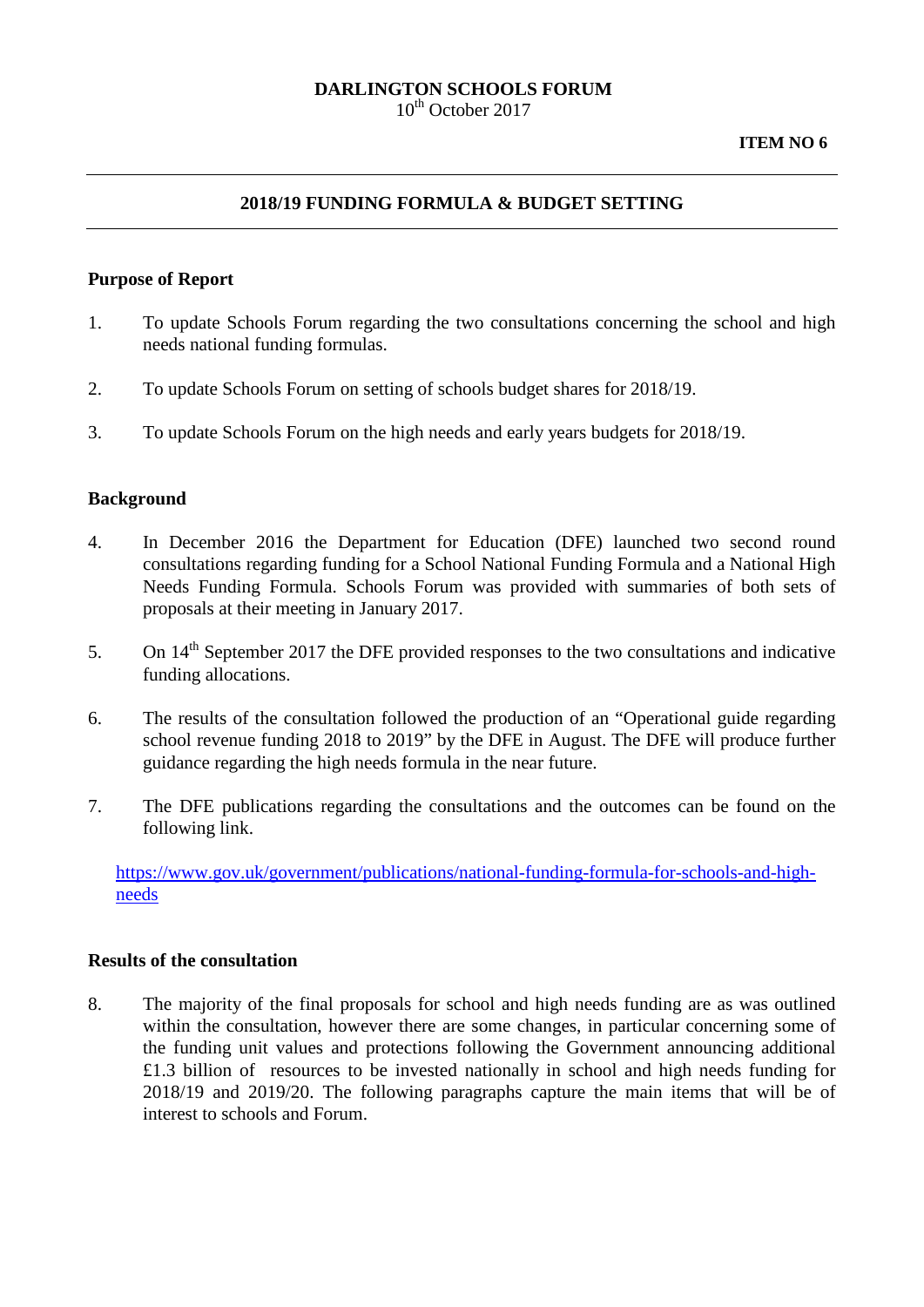- 9. As proposed a fourth block will be added to the Dedicated Schools Grant (DSG), namely the central schools block. This block will be paid to local authorities to fund their statutory duties for both academy and maintained schools.
- 10. There will now be four blocks in the DSG (including the schools, high needs, early years and central schools). All four blocks will be calculated using a national formula approach from April 2018. (Early years block national formula was introduced in April 2017).
- 11. For the schools block the allocation of DSG for each local authority will be calculated using the national funding formula (NFF). This means that the Education and Skills Funding Agency (ESFA) will calculate a "notional" budget for each school in the authority's area using the principles and unit values within the NFF and add all the individual budgets together (for each school) to create a schools block allocation. The Local Authority will continue to allocate the funding within the schools block to all schools in its area using a local formula. This is known as the "soft" NFF.
- 12. The local formula will continue to use the same principles/factors etc. as in 2017/18, though there are some slight changes. These changes are outlined in paragraphs 47 (onwards) below. As Forum members will recall the local formula is on the whole in line with the NFF as it is produced using a ESFA set template and data sets. There does remain local discretions over the unit rates.
- 13. The schools block will be ring fenced to school budgets from April 2018, however it has been recognised that a number of areas are facing significant pressures with high needs, therefore for 2018/19 up to 0.5% of the schools block can be moved to another block in consultation with all schools and School Forum. Local authorities do have the ability to move more resources, but only with the consent of the Secretary of State.
- 14. In moving funds from the schools block the Local Authority must set out clear reasons for the transfer and for high needs how this sits in the Authority's long term plans for providing support for SEN and disabilities.
- 15. All other blocks of the DSG are not ring fenced, though there is a requirement in the early years block to passport 95% of funding to providers (Darlington exceed this minimum).
- 16. Illustrative allocations for each block (excluding early years) were published by ESFA in September, these show the amount each local authority will receive for each block. The allocations are illustrative as they use the October 2016 census, they provide an allocation for 2017/18 using the NFF (that will be implemented from April 18) and therefore can be compared to the allocations received in 2017/18 to see what changes there are to resources.
- 17. These allocations are illustrative and will be updated in December to give the actual 2018/19 allocations. The allocations will be updated for the pupil characteristics at the October 2017 census.
- 18. Forum should note that although the NFF is introduced from April 18, the NFF is used to calculate the block funding to each local authority. The full NFF will be implemented later (expected April 2020) at which point the NFF will set individual schools budgets.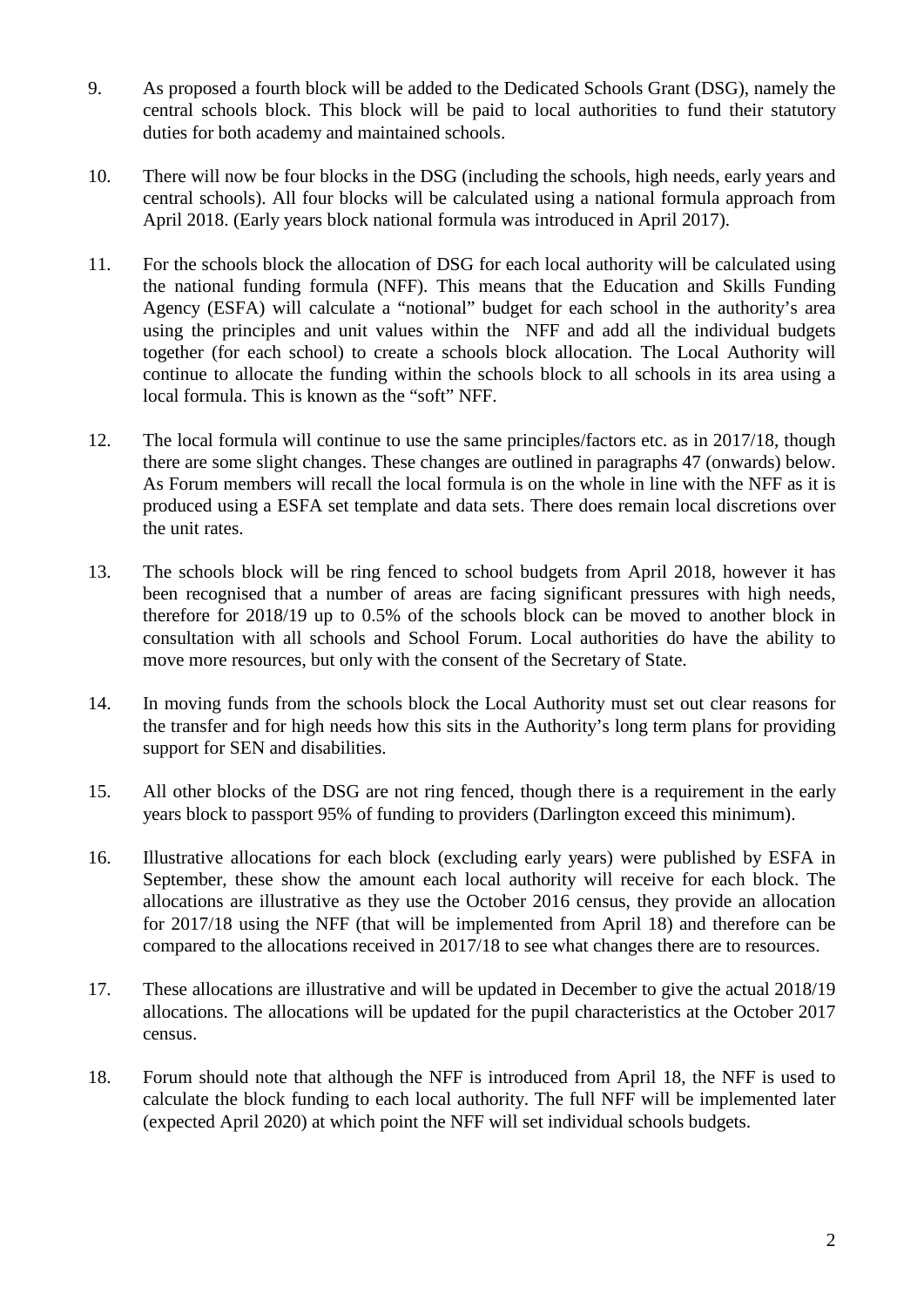- 19. The table below shows the indicative DSG allocation received for 2017/18 using the NFF, these are compared to the 2017/18 actual allocations. Final allocations for 2018/19 will be received in December.
- 20. The table should be viewed with the following notes,
	- The schools block, the 2017/18 actual allocation includes an adjustment for children in resource bases to ensure comparison with the NFF. This change is noted below in paragraph 57
	- The high needs block, under the NFF the allocation is based on a number of formula rather than one historic figure as now. This change is noted below in paragraph 38
	- The high needs block, the 2017/18 actual allocation includes an adjustment for children in resource bases to ensure comparison with the NFF. This change is noted below in paragraph 57

|                                    | 2017/18    | 2017/18      | Change       |
|------------------------------------|------------|--------------|--------------|
|                                    | Actual     | Allocations  |              |
|                                    | Allocation | under NFF    |              |
| <b>Schools Block</b>               |            |              |              |
| Pupil Led                          | 62,206,228 | 63,519,516   | 1,313,288    |
| Rates                              | 469,200    | 469,200      | 0            |
| Growth Fund                        | 193,036    | 193,036      | $\Omega$     |
| Schools block transfer for         | 217,205    | 0            | $-217,205$   |
| resource bases                     |            |              |              |
| <b>Total Schools Block</b>         | 63,085,669 | 64, 181, 752 | 1,096,083    |
|                                    |            |              |              |
| <b>High Needs Block</b>            |            |              |              |
| Base                               | 12,132,500 | 10,795,565   | $-1,336,935$ |
| Special schools                    | 0          | 1,084,000    | 1,084,000    |
| <b>Imports</b>                     | $\theta$   | 150,000      | 150,000      |
| Schools block transfer for         | $-217,205$ | 0            | 217,205      |
| resource bases                     |            |              |              |
| <b>Total High Needs Block</b>      | 11,915,295 | 12,029,565   | 114,270      |
|                                    |            |              |              |
| <b>Central Schools Block</b>       |            |              |              |
| Per Pupil                          | 475,000    | 476,372      | 1,372        |
| Historic commitments               | 972,000    | 972,000      | $\theta$     |
| <b>Total Central Schools Block</b> | 1,447,000  | 1,448,372    | 1,372        |

# Schools Block

- 21. The additional investment by the Government has resulted in some of the unit rates that were consulted upon being changed. The table below shows the unit rates that are to be used in setting the funding blocks from April 18. For comparison, the table below shows the consulted unit rates, the revised rates and the unit rates currently used in Darlington's formula.
- 22. Forum members are reminded that the rates below (for the NFF) are how ESFA have calculated the total schools block for Darlington rather than the rates that will be used to calculate each schools budget share. ESFA have published notional budgets for each school using the NFF.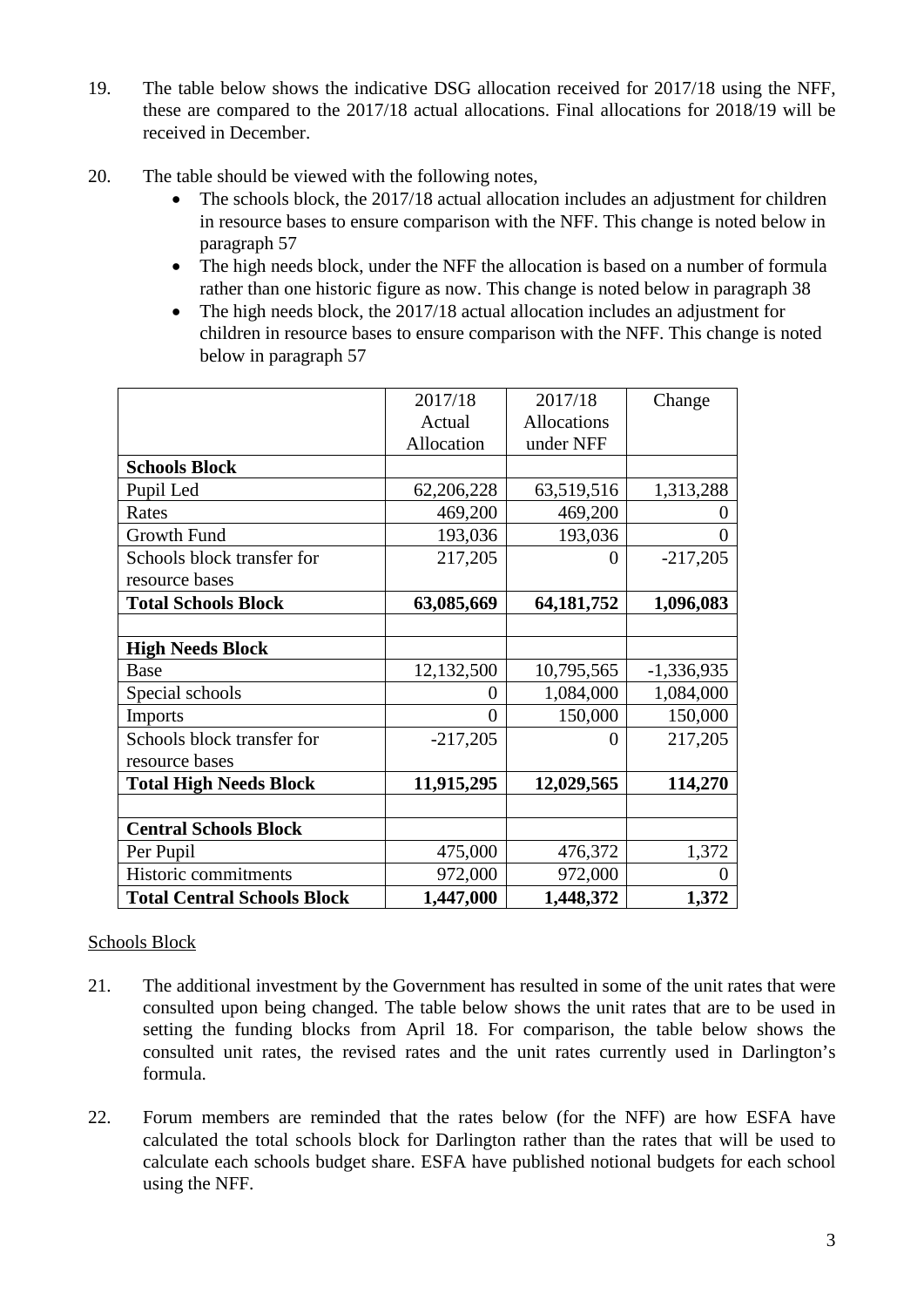|                              | <b>NFF</b> | <b>NFF Actual</b> | Change in  | 2017/18    | Difference  |
|------------------------------|------------|-------------------|------------|------------|-------------|
|                              | Consulted  |                   | <b>NFF</b> | Darlington | actual NFF  |
| Factors                      |            |                   |            |            | /Darlington |
| <b>PRIMARY</b>               |            |                   |            |            |             |
| <b>Per Pupil Funding</b>     |            |                   |            |            |             |
| Primary                      | £2,712     | £2,747            | £35        | £2,491     | £256        |
| <b>Deprivation</b>           |            |                   |            |            |             |
| <b>Current FSM</b>           | £980       | £440              | $-E540$    | n/a        | £440        |
| Ever6 FSM                    | £540       | £540              | £0         | £809       | $-E269$     |
| <b>IDACI A</b>               | £575       | £575              | £0         | £690       | $-£115$     |
| <b>IDACI B</b>               | £420       | £420              | £0         | £690       | $-E270$     |
| <b>IDACI C</b>               | £360       | £390              | £30        | £690       | $-E300$     |
| <b>IDACI D</b>               | £360       | £360              | £0         | £690       | $-E330$     |
| <b>IDACI E</b>               | £240       | £240              | £0         | £377       | $-E137$     |
| <b>IDACIF</b>                | £200       | £200              | £0         | £0         | £200        |
| <b>Looked After Children</b> | £0         | £0                | £0         | £866       | $-E866$     |
| <b>Low Prior Attainment</b>  | £1,050     | £1,050            | £0         | £809       | £241        |
| <b>EAL</b>                   | £515       | £515              | £0         | £277       | £238        |
| <b>Lump Sum</b>              | £110,000   | £110,000          | £0         | £175,000   | $-£65,000$  |
|                              | $£0 -$     | $E0 -$            |            |            |             |
| Sparsity*                    | £25,000    | £25,000           | £0         | £35,000    | $-£10,000$  |
| <b>SECONDARY</b>             |            |                   |            |            |             |
| <b>Per Pupil Funding</b>     |            |                   |            |            |             |
| Key Stage 3                  | £3,797     | £3,863            | £66        | £4,333     | $-E470$     |
| Key Stage 4                  | £4,312     | £4,386            | £74        | £4,288     | £98         |
| <b>Deprivation</b>           |            |                   |            |            |             |
| <b>Current FSM</b>           | £1,225     | £440              | $-E785$    | n/a        | £440        |
| Ever6 FSM                    | £785       | £785              | £0         | £996       | $-E211$     |
| <b>IDACI A</b>               | £810       | £810              | £0         | £556       | £254        |
| <b>IDACI B</b>               | £600       | £600              | £0         | £556       | £44         |
| <b>IDACI C</b>               | £515       | £560              | £45        | £556       | £4          |
| <b>IDACI D</b>               | £515       | £515              | £0         | £556       | $-E41$      |
| <b>IDACI E</b>               | £390       | £390              | £0         | £413       | $-E23$      |
| <b>IDACIF</b>                | £290       | £290              | £0         | £0         | £290        |
| <b>Looked After Children</b> | £0         | £0                | £0         | £866       | $-E866$     |
| <b>Low Prior Attainment</b>  | £1,550     | £1,550            | £0         | £40        | £1,510      |
| <b>EAL</b>                   | £1,385     | £1,385            | £0         | £241       | £1,144      |
| <b>Lump Sum</b>              | £110,000   | £110,000          | £0         | £175,000   | $-£65,000$  |
|                              | $E0 -$     | $£0 -$            |            |            |             |
| Sparsity*                    | £65,000    | £65,000           | £0         | n/a        | n/a         |

\* minimum decrease

23. The 2018/19 schools block will be calculated using a minimum of £3,300 per primary pupil and £4,600 per secondary pupil. Members should be aware that these figures are not the "AWPU" amounts as these amounts include resources within the other factors (e.g. deprivation etc.).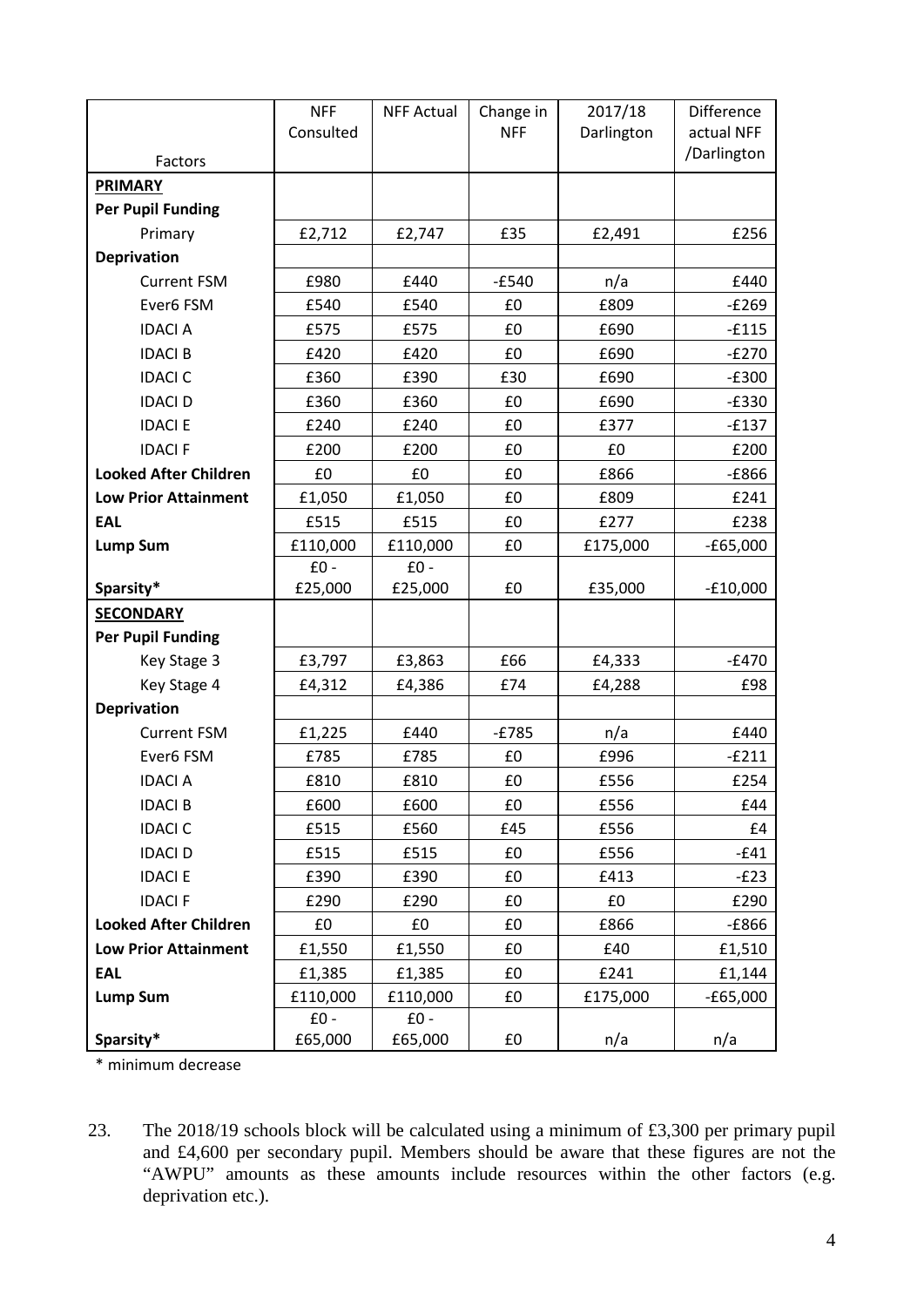- 24. The 2019/20 schools block will be calculated using a minimum of £3,500 per primary pupil and £4,800 per secondary pupil.
- 25. In 2018/19 a cash increase of 0.5% per pupil is included within the block calculation and in 2019/20 an increase of 1%. Within the consultation there was a cash decrease floor of 3%, therefore additional protection has been applied.
- 26. As consulted the NFF does not include a factor for LAC children. In the soft formula period however local authorities can continue to use this factor in their local formula. This factor has been removed from the NFF as additional funding has been invested in the Pupil Premium plus grant for LAC children. This rate will be £2,300 per child in 2018/19.
- 27. Currently, nationally the primary secondary ratio averages at 1:1.29. In creating the NFF this ratio has been maintained and is therefore built into the schools block allocation formula. Currently, locally the primary secondary ratio can be different to the national rate due to local pupil characteristics. There is no requirement during the soft NFF period for local formulas to reflect the national average primary secondary ration.
- 28. As can be seen in the table the AWPU for all phases has been increased from that originally consulted. This reflects feedback from the consultation and the additional Government investment.
- 29. The rate for current free school meals (FSM) has decreased, however the NFF now calculates deprivation funding for FSM based on ever 6 **and** current (previously it was one or the other) therefore the decrease is nullified.
- 30. The rate for IDACI band C has been increased to reflect differences between children in band C & D.
- 31. All other rates remain the same as consulted.
- 32. Premises factors (Darlington only has rates) will be funded on the 2017/18 actual amounts i.e. there will be no increase. The Government plans to review the way premises factors are funded in the NFF and will provide further information for 2019/20 at a later date.
- 33. Like premises, growth will be funded on historic amounts, so the 2018/19 allocation will be based on 2017/18 levels, with further reviews to determine future years funding.
- 34. The area cost adjustment will remain.
- 35. During the soft funding formula gains will capped at 3%, though there will be adjustments to make sure that minimum gains (announced) are not capped for small schools.

### High Needs Block

- 36. The high needs block allocation received by the Local Authority will be calculated using a formula from April 2018.
- 37. For 2018/19 authorities that lose out under the NFF will now see an increase of 0.5% per head and 1% per head in 2019/20 against the planned spend in 2017/18. Forum members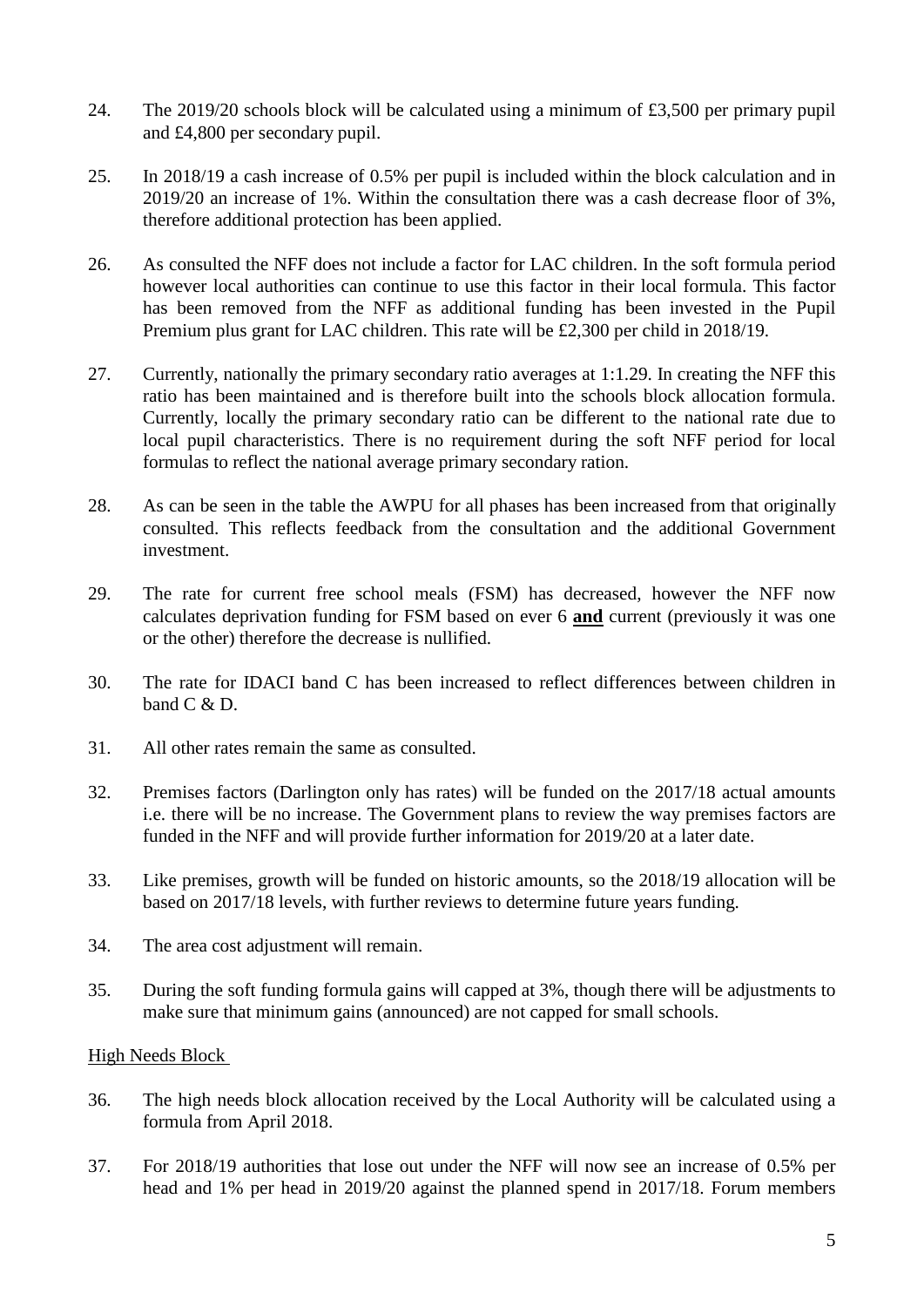should note that the planned spend is the budget allocated, not the actual spend, therefore current pressures are not included in this calculation.

- 38. The high needs formula will be calculated using the following
	- a. No. pupils in special schools/institutions at £4,000 per pupil based on October census.(Alternative Provision children will be from January census)
	- b. Population 2-18 population
	- c. Health & Disability, DLA & children in bad health
	- d. Low Attainment, key stage 2 results & key stage 4 results
	- e. Deprivation, FSM IDACI
	- f. Historic funding 50% of 17/18 planned spend
	- g. Area cost adjustment
	- h. Import/export £6k for place funding for children in out of area placements
	- i. Hospital Education
- 39. The high needs allocations will take account of growth in the number of children requiring SEN support through the "proxy" factors  $(2, 3, 4 \& 5 \text{ above})$ . Any Local Authority that is capped or at the cash floor will still receive an increase in funding as the overall calculation is per head.
- 40. Imports/exports for 2018/19 will be updated for the January 18 census so final high needs block allocations will be adjusted by updating DSG allocations later in the year.
- 41. The Local Authority will decide how the high needs block is allocated/spent in line with local requirements/need.

# Central Block

- 42. The central schools block will be calculated using a formula from April 2018. This funding replaces funding previously received through Education Services Grant (paid through DSG in 2017/18) and DSG top slice.
- 43. The formula will be based 90% on pupil numbers and 10% on deprivation.
- 44. In addition the central schools block will include an allocation for historic commitments, though this funding is expected to decrease over time. ESFA will monitor and challenge historic commitments recorded on the S251 returns to ensure they decrease over time. As in previous years no new commitments will be allowed.
- 45. Local authorities will need to consult with School Forum on the use of central blocks.
- 46. Allocations will be subject to floors and caps of 2.5%. Historic commitments will be based on actual spend with no protection.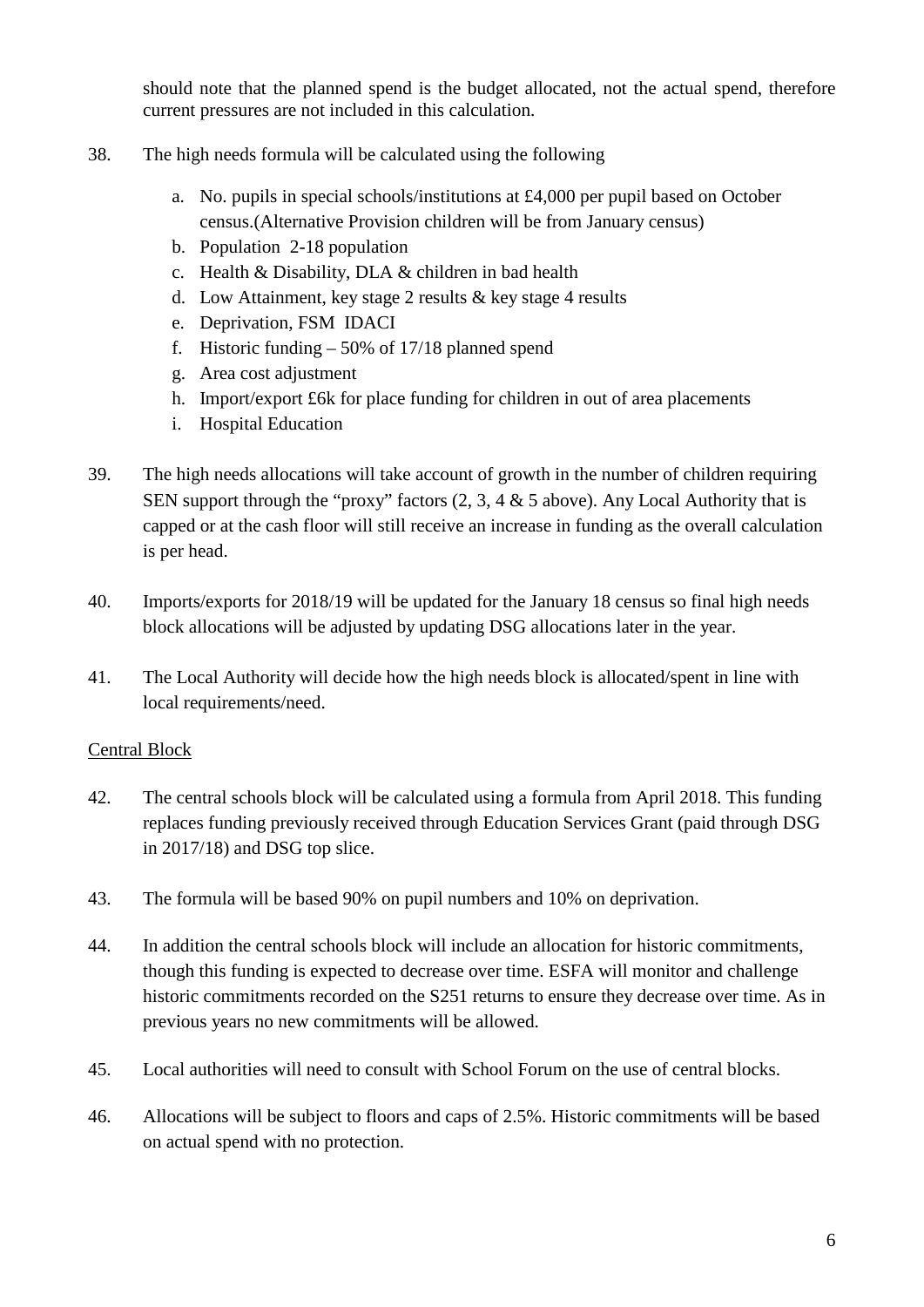### **Schools Budget Shares calculation 2018/19**

- 47. The funding formula arrangements for 2018/19 are broadly similar to the current (2017/18) arrangements.
- 48. Local authorities can continue to use a local formula in line with the nationally set parameters.
- 49. Details of the 2018/19 funding formula arrangements are summarised in the following paragraphs.
- 50. As in previous years a local authority must engage in consultation with all schools and it's School Forum about any proposed changes to the local authority funding formula. The Local Authority remains responsible for making the final decision on the local formula.
- 51. The funding formula factors that are available to use in 2018/19 are as follows,
	- Basic Entitlement (AWPU)
	- Deprivation
	- Prior Attainment
	- Looked After Children
	- English as an additional language
	- Pupil Mobility
	- Sparsity
	- Lump Sum
	- Split Sites
	- Rates
	- Private Finance Initiative
	- London Fringe
	- Exceptional premises
- 52. The following table shows the factors that are used in Darlington's 2017/18 formula and notes any changes in the criteria for 2018/19.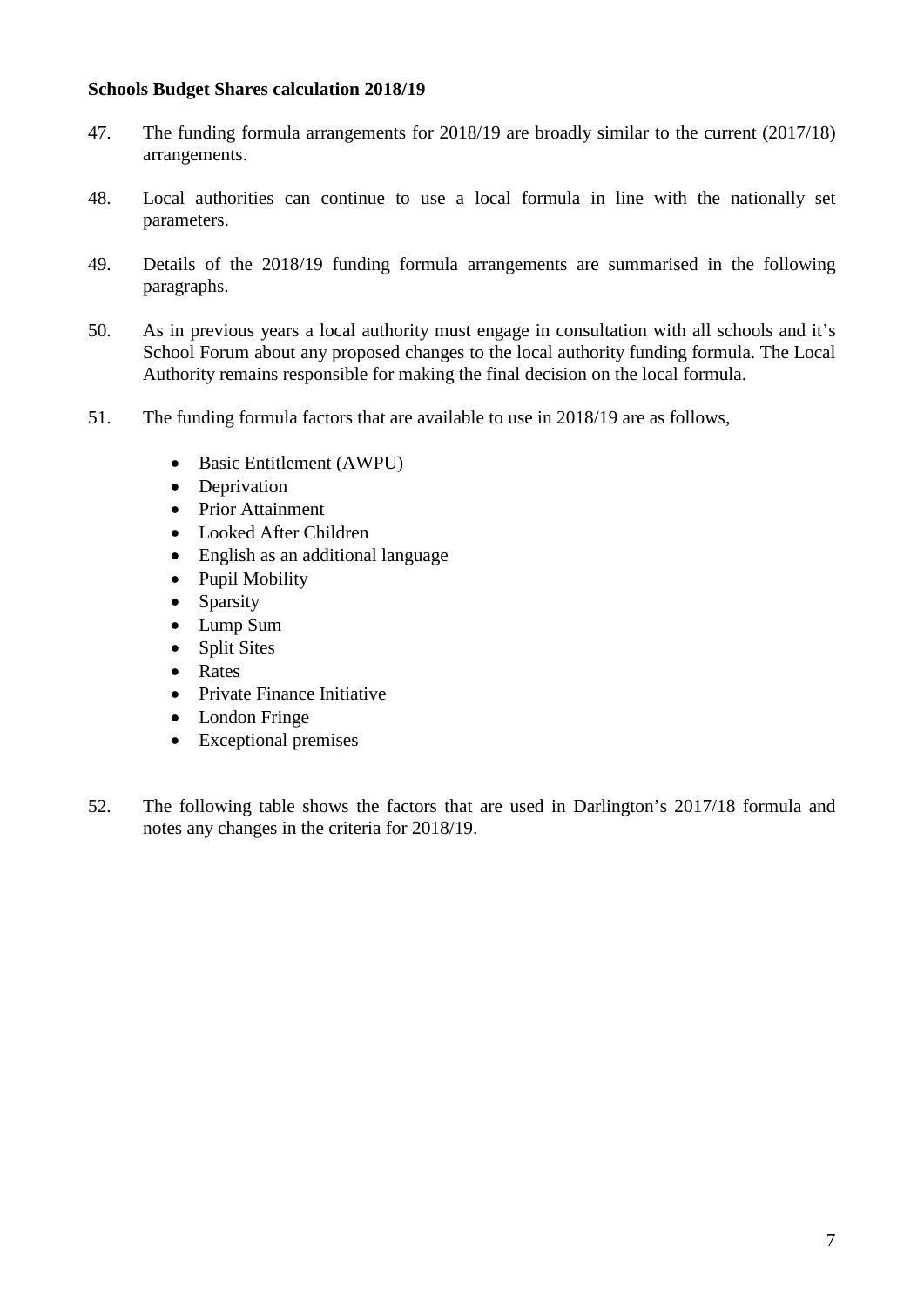| <b>Factor</b>            | <b>Note</b>                                                 |  |  |
|--------------------------|-------------------------------------------------------------|--|--|
| <b>Basic Entitlement</b> | The formula must use the following values as a minimum.     |  |  |
|                          | Primary AWPU £2,000                                         |  |  |
|                          | Key Stage 3 AWPU £3,000                                     |  |  |
|                          | Key Stage 4 AWPU £3,000                                     |  |  |
|                          | This represents no change.                                  |  |  |
| Deprivation              | Can use FSM or IDACI or both. Both FSM ever 6 and           |  |  |
|                          | current FSM can now be used (previously it was one or the   |  |  |
|                          | other FSM measures).                                        |  |  |
| <b>Prior Attainment</b>  | No change                                                   |  |  |
|                          | There will be a new weighting for the year 7 cohort in      |  |  |
|                          | 2018/19 dataset which will have some effects on the         |  |  |
|                          | distribution of funding. ESFA will confirm the data at a    |  |  |
|                          | later point. Local formula must continue to use the ESFA    |  |  |
|                          | dataset.                                                    |  |  |
| Looked After Children    | Although this disappears from the NFF this factor can still |  |  |
|                          | be used locally.                                            |  |  |
|                          | No change                                                   |  |  |
| English as an additional | No change                                                   |  |  |
| language                 |                                                             |  |  |
| Sparsity                 | No change                                                   |  |  |
| Lump Sum                 | No change                                                   |  |  |
|                          | All through schools receive the lump sum at the secondary   |  |  |
|                          | value.                                                      |  |  |
|                          | Maximum lump sum in each phase $£175,000$                   |  |  |
| Rates                    | No change                                                   |  |  |
|                          | Funded at estimated rates value                             |  |  |

- 53. A new factor is introduced into the formula. The "minimum level per secondary school". This is an optional factor, which allows the Local Authority to implement a transitional amount towards the £4,800 per pupil 2019/20 funding target. If capping or scaling is used in a local formula this will not reduce secondary funding below this level.
- 54. As in previous years ESFA will continue to provide the datasets for use in calculating the funding formula. These datasets must be used by all authorities. The ESFA formula tool will be issued to local authorities in December updated for the October 17 census data.
- 55. In order to ensure that the funding formula is affordable it is still possible to cap those schools whose budget share increase, however as in the current year, the total value of the cap cannot be more in value than the total cost of the minimum funding guarantee (MFG).
- 56. Local authorities will be able to set the value of the minimum funding guarantee locally, though this must be set between minus 1.5% and 0%.
- 57. Places in resource bases will no longer be deducted from school pupil numbers in mainstream schools SBS calculation. Instead those schools will receive an SBS calculated based on the total pupils on the October census. Funding has been transferred from the high needs block to the schools block to take account of this (see table at paragraph 20). As a result of this schools with a resource base will only receive £6,000 for place funding from the high needs lock for children included on their role in the resource base. Places not filled will continue to be funded at £10,000 per place, funded through the high needs block.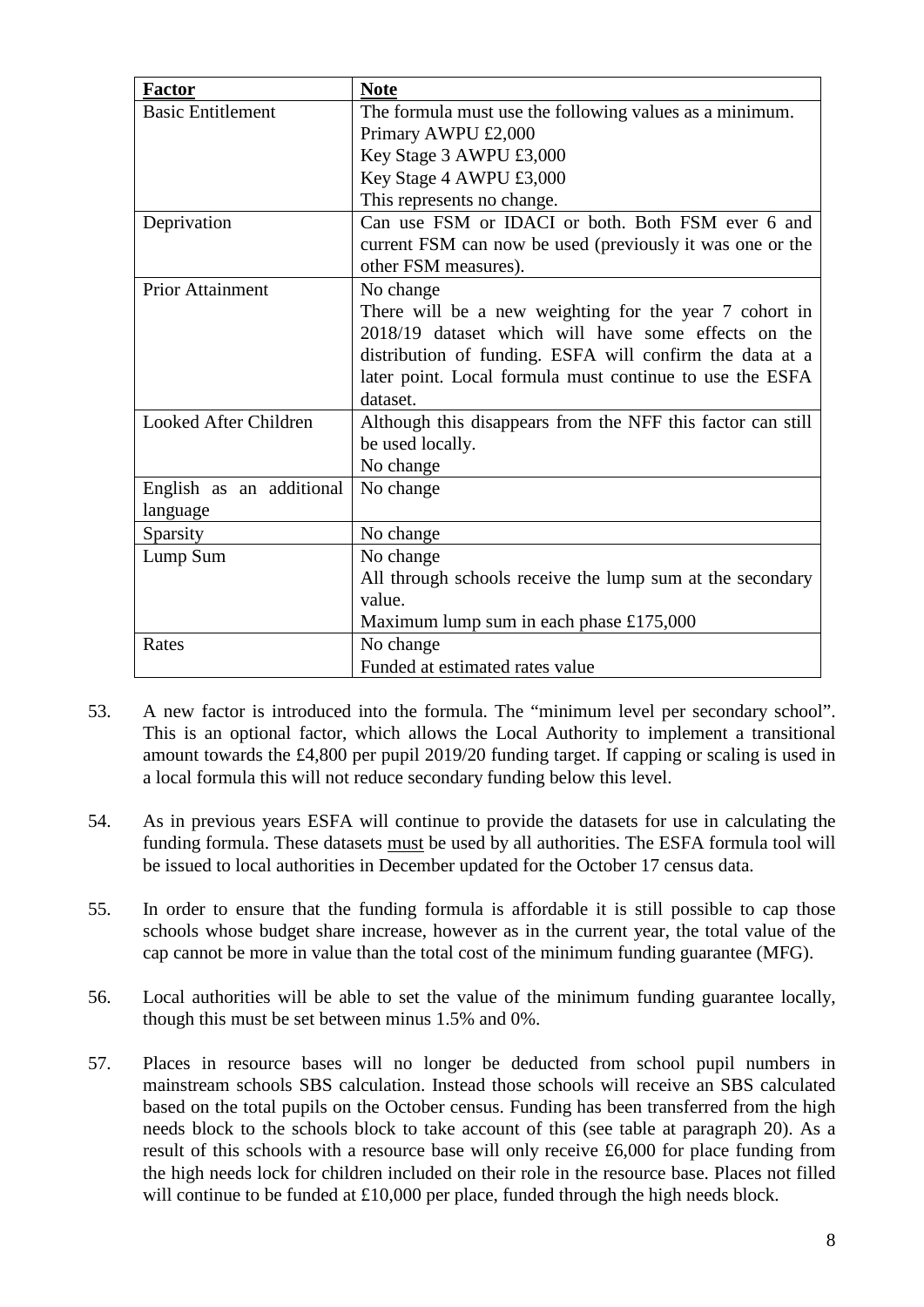58. School Forums will continue to need to agree any growth fund and the criteria for operation.

### **Darlington's Formula in 2018/19**

59. As the NFF has been introduced as soft formula for 2018/19 there are changes to the way that funding is received in 2018/19 to previous years. In addition as there are currently major pressures on high needs funding, decisions will need to be made on Darlington's approach for 2018/19.

### High Needs Block

- 60. Appendix 1A shows the current 2017/18 projected spend on high needs against the illustrative allocation for 2018/19 (at 2017/18 values). The spend budgets have been adjusted to reflect all funding including those paid direct to schools from ESFA. Although the figures included in appendix one at this stage are subject to change (there will be some areas of the budget that may spend different in 2018/19 to 2017/18), when taking account of agenda item 5, it is clear that there will continue to be a large gap between funding received and spent within the high needs area.
- 61. Although work is ongoing to review high needs and produce a strategy going forward, it is clear that any strategy to bring high needs spend in line with budget in future years will not be fully in place for 2018/19. As a result it is expected that funding will need to transfer from the schools block to the high needs block within 2018/19. Based on the illustrative allocation this could be up to £321,000 without Secretary of State approval.
- 62. Even with a transfer from the schools block to the high needs block there will continue to be pressures in this area of the budget in 2018/19. It is clear that a financial recovery plan will be needed in order to bring any deficit in funding brought forward from 2017/18 and pressures in 2018/19 back into line with budget from April 2019 onwards. A strategy is currently being worked upon regarding high needs that will be shared with stakeholders in the future.

# Central Block

- 63. Appendix 1B shows the current 2017/18 budget for central schools block against the illustrative allocation through the new central schools block allocation for 2017/18. This allocation will be updated in December following the October census.
- 64. As can be seen for the formula element of the block there is a small increase in allocation over current budget  $(E1,633)$ . This small increase will likely be used up by inflationary rises to license costs and admissions staff pay awards. It is felt however at this stage that this element of the budget should be without issue in 2018/19, however this is dependent on the actual allocation received.
- 65. The historic commitments element of the budget appears to have additional resources of approximately £50,000. This arises as the allocation for secondary school transport ceases by 2018/19. As ESFA are only paying historic commitments on actual budget requirements this additional resource is expected to be removed in 2018/19.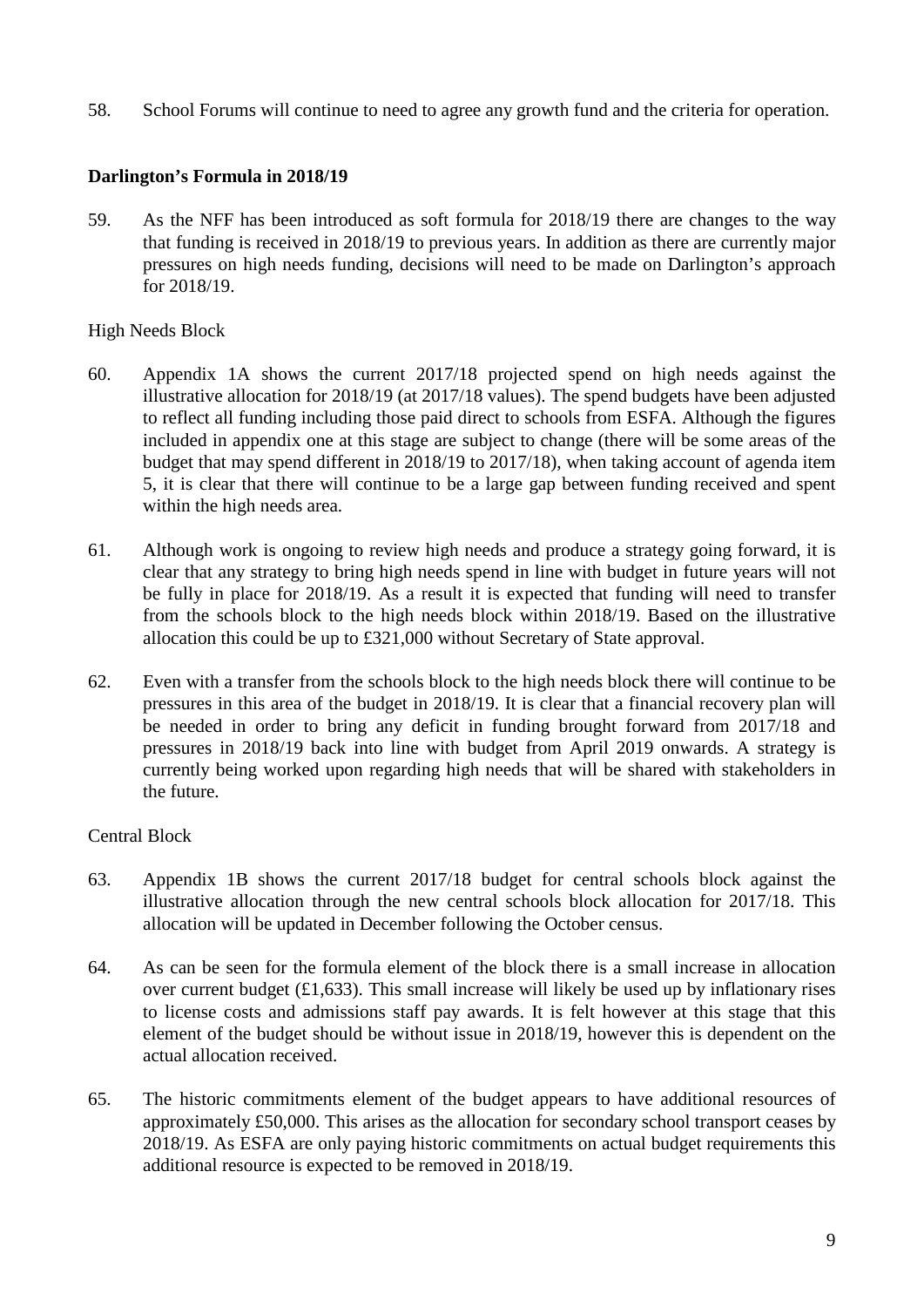66. Overall the central schools block seems to have no issue in 2018/19, though there are no additional resources. Forum members should be aware however that the historic commitments will be scrutinised by ESFA in future years and therefore it likely that funding will be reduced in this area and therefore services funded in this block will need to cease.

### Schools Block

- 67. Appendix 1 C shows the current SBS calculated for 2017/18. This has been updated to show the effect of another year of the current formula using the same formula factors, but adjusting for any mandatory changes resulting from the introduction of the NFF. This gives an illustrative SBS for each school.
- 68. The result of this calculation effects only seven schools as follows,
	- a. Four schools budgets are increased for the change in place funding for children within their resource base.
	- b. Two schools have a reduction resulting from the next year of their MFG protection
	- c. One school has an increase resulting from the next year of their capping.
- 69. As can be seen if the formula remains as is there is little effect on schools, however when comparing the total cost of the formula to the illustrative allocation there is approximately £1.3 million of unallocated funding.
- 70. This funding will need to be distributed to schools through the funding formula, however decisions will need to be made on how this approached and what funding is transferred to the high needs block.
- 71. Whatever decisions are made, the final SBS will be different from those included at appendix 1C as the actual SBS for 2018/19 will be updated for the October census datasets and the actual 2018/19 schools block allocation.
- 72. It is possible to introduce the NFF and fund all schools at the level of notionally calculated budgets from ESFA. If this was introduced then there would be no scope to move funding to the high needs block and in addition there would be no transition period from the current to the national formula.
- 73. At the time of writing ESFA have produced illustrative allocations for each school using the NFF. For maintained schools these have been calculated using the Darlington SBS, for academy schools the calculation uses the schools "General Academy Grant" (GAG). As Darlington's schools are in the majority academies it has as yet not been possible to review the illustrative allocations calculation, as the Local Authority does not have academy GAG calculations. ESFA are to issue further detail on illustrative figures for notional budget shares soon, which will allow further investigation in Darlington.
- 74. Although at this stage it is expected that in Darlington for 2018/19 that the current formula will be continued there are a number of decisions to be made. As a result following this meeting a consultation will be issued to all schools illustrating the various options available for 2018/19, providing a breakdown of the figures (i.e. individual SBS) in order to allow comparison. A preferred option will be consulted upon, before being brought to a Special School Forum on 21<sup>st</sup> November 2017.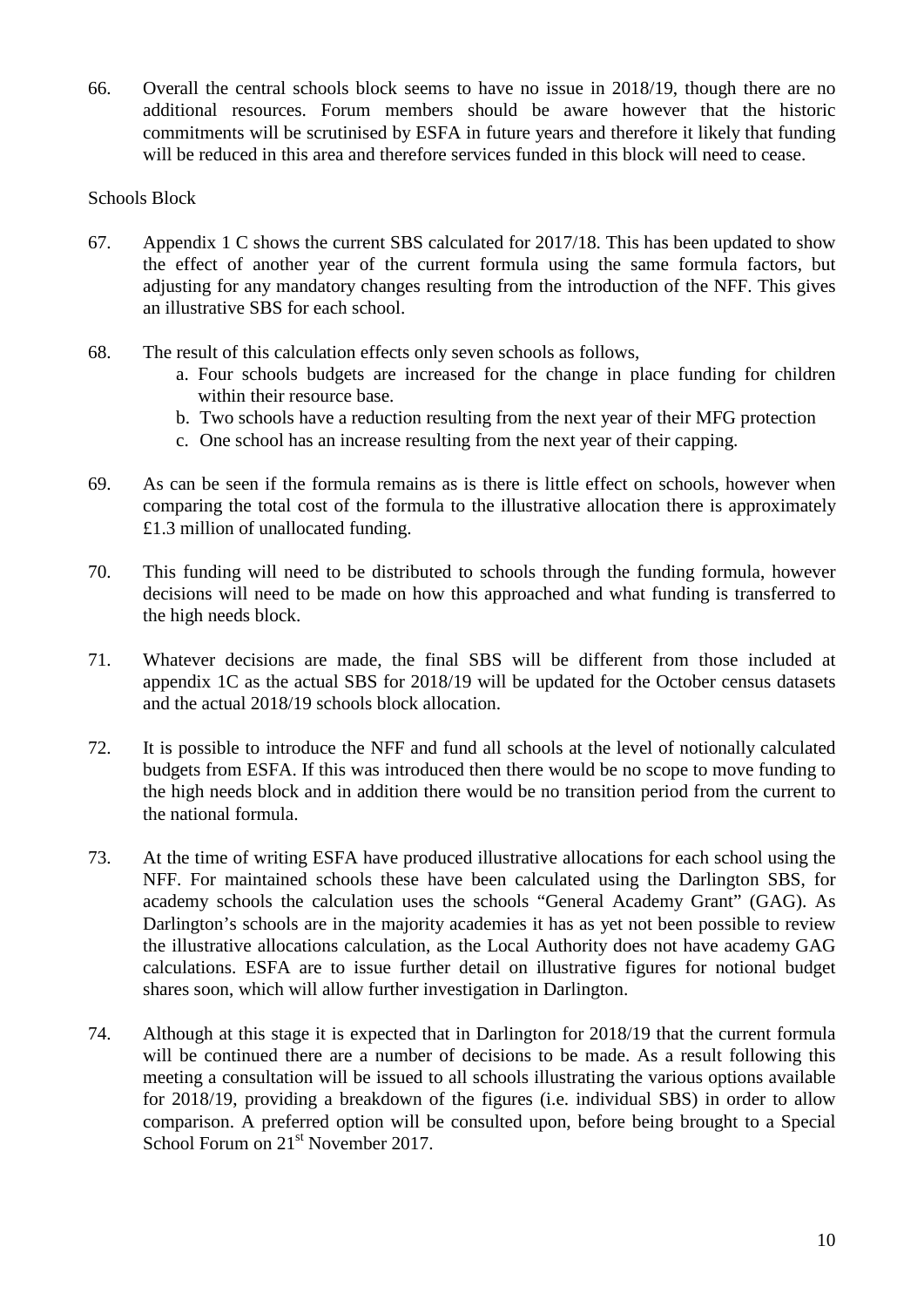- 75. The consultation document will detail all the decisions to be made, the list below gives Forum members a brief view of the decisions that will be required.
	- a. Do we continue with the same factors?
	- b. Do we stop using the LAC factor?
	- c. Do we use both FSM measures?
	- d. Do we change any unit values to move towards the NFF rates?
	- e. How much do we transfer to the high needs block?
	- f. What MFG level do we use?
	- g. Do we introduce the new minimum secondary funding factor?
	- h. How do we allocate any spare funding (if any)?

### **Timetable**

- 76. As EFA have made only minor changes to the funding formula there is no requirement to submit a provisional formula in October for approval. However if Darlington intends to make any changes to the formula consultation needs to made, which starts with this Forum paper. As mentioned above a consultation will follow this meeting to be considered by Forum in November.
- 77. Any changes to Darlington's formula for 2018/19 (from 2017/18) will be presented to Forum at their January meeting, using the updated datasets received from ESFA in December.
- 78. As in previous years a final funding formula needs to be submitted to ESFA in January. Once approved this submission will be the final funding formula for 2018/19.
- 79. The table below outlines the key dates in the setting of school budget shares for 2018/19.

| Action                                                 | Deadline           |
|--------------------------------------------------------|--------------------|
| Additional high needs guidance                         | September          |
| Circulation of School Forum paper outlining changes    | 29th September     |
| to the school funding formula for 2018/19 (this paper) |                    |
| <b>School Forum</b>                                    | $10th$ October     |
| Circulation of Darlington's proposals for 2018/19      | By the end October |
| Special School Forum                                   | $21st$ November    |
| Requests for additional transfers (i.e. over 0.5%) of  | $30th$ November    |
| funding from the schools block to the high needs block |                    |
| if required.                                           |                    |
| Issue of formula tool by the EFA including the October | Mid December       |
| 17 census data                                         |                    |
| Publication of Schools block & High Needs block        | Mid December       |
| <b>DSG</b> allocations                                 |                    |
| Circulation of School Forum paper with final funding   | $9th$ January      |
| formula for 2018/19 to all schools                     |                    |
| <b>School Forum</b>                                    | $16th$ January     |
| Submission of final funding formula to the EFA         | 19th January       |